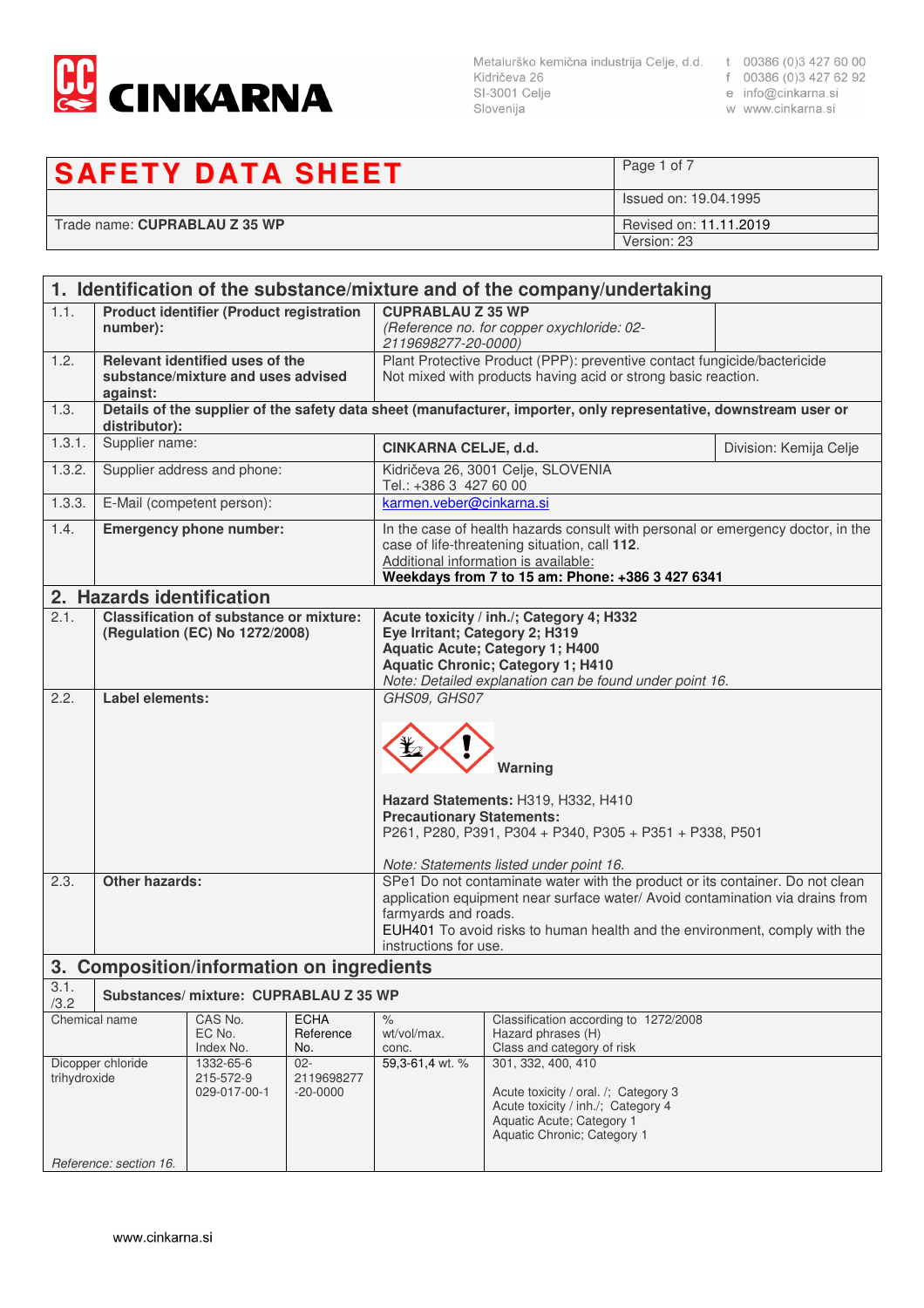Trade name: **CUPRABLAU Z 35 WP**

|              | 4. First aid measures                                                                             |                                                                                                                                                                                                                                                                                                                                                                                                                                                                                                                                                                                                                                                                                                                                                                                                                                                                                                                              |
|--------------|---------------------------------------------------------------------------------------------------|------------------------------------------------------------------------------------------------------------------------------------------------------------------------------------------------------------------------------------------------------------------------------------------------------------------------------------------------------------------------------------------------------------------------------------------------------------------------------------------------------------------------------------------------------------------------------------------------------------------------------------------------------------------------------------------------------------------------------------------------------------------------------------------------------------------------------------------------------------------------------------------------------------------------------|
| 4.1.         | <b>Description of first aid measures:</b><br>Inhalation:                                          | General measures: poisoning symptoms may take several hours to occur;<br>therefore a close medical observation for at least 48 hours after the accident is<br>recommended.<br>Prevent further contact with the product (inhalation of dust, mist or vapour).<br>Patient is immediately removed from the contaminated area into fresh air or<br>into well - ventilated area and protect him from the cold or heat. In case of<br>unconsciousness place him in unconscious position (on the left side). In case<br>of respiratory arrest and / or cardiac arrest - according to the basic process:<br>release of the airways, preferably not administered artificial respiration by<br>mouth - gain automatic defibrillator and started with external cardiac massage.<br>Call medical support and submit original packaging with the label.<br>The patient is immediately removed from the contaminated area to fresh air. If |
|              |                                                                                                   | the patient cough, has shortness of breathes or has a burning sensation in the<br>mouth, throat or chest, seek medical help immediately.                                                                                                                                                                                                                                                                                                                                                                                                                                                                                                                                                                                                                                                                                                                                                                                     |
|              | Skin contact:                                                                                     | Remove contaminated clothing and shoes. Thoroughly wash the affected parts<br>of the body with water and soap. If the skin irritation occurs and persists, seek<br>medical attention.                                                                                                                                                                                                                                                                                                                                                                                                                                                                                                                                                                                                                                                                                                                                        |
|              | Eyes/mycosis contact:                                                                             | Using the thumb and forefinger open up eye lids and rinse the opened eye for<br>15 minutes under running water or physiological saline. Contact lenses should<br>be removed immediately. If irritation and redness persist, seek medical<br>attention.                                                                                                                                                                                                                                                                                                                                                                                                                                                                                                                                                                                                                                                                       |
|              | Ingestion:                                                                                        | Wash out mouth with water and drink 2-3 dl water. WARNING! Do not induce<br>vomiting. If patient is not completely conscious, don't give something to drink<br>nor induce vomiting. Seek medical attention.                                                                                                                                                                                                                                                                                                                                                                                                                                                                                                                                                                                                                                                                                                                  |
| 4.2          | Most important symptoms and effects,<br>acute and delayed:                                        | Various tests indicate possible occurrence of nausea, abdominal cramps and<br>vomiting due to stomach irritation. Symptoms of being exposed to high<br>concentrations of copper are hepatic toxicity, neurological disorders (but no<br>adverse effect on the distribution in the tissues), rapid heart rate, lower blood<br>pressure, cardiovascular collapse and unconsciousness. Even workers with<br>forty years of service don't seem to be affected with lung injury.                                                                                                                                                                                                                                                                                                                                                                                                                                                  |
| 4.3.         | Indication of any immediate medical<br>attention and special treatment<br>needed:                 | Establish and maintain the necessary vital functions. In case of larger<br>consumption of preparation, gastric lavage is needed. There is no specific<br>antidote. Treatment is symptomatic.                                                                                                                                                                                                                                                                                                                                                                                                                                                                                                                                                                                                                                                                                                                                 |
|              | 5. Firefighting measures                                                                          |                                                                                                                                                                                                                                                                                                                                                                                                                                                                                                                                                                                                                                                                                                                                                                                                                                                                                                                              |
| 5.1.         | <b>Extinguishing media</b>                                                                        |                                                                                                                                                                                                                                                                                                                                                                                                                                                                                                                                                                                                                                                                                                                                                                                                                                                                                                                              |
|              | Appropriate media:                                                                                | Use dry extinguishing media, carbon dioxide CO <sub>2</sub> or foam. Water is only used<br>in the dispersed state.                                                                                                                                                                                                                                                                                                                                                                                                                                                                                                                                                                                                                                                                                                                                                                                                           |
| 5.2.         | Inappropriate media:<br>Specific hazards arising from the<br>substance or mixture:                | Don't use direct water jet.<br>In the case of fire - hydrogen chloride and oxides of copper may form. Never<br>rinse the contaminated soil with water. Water from the fire should not be<br>allowed to enter drain systems or watercourses. It should be separately<br>collected and disposed of at an appropriately regulated landfill, in accordance<br>with the applicable Rules of the disposal of hazardous waste.                                                                                                                                                                                                                                                                                                                                                                                                                                                                                                      |
| 5.3.         | <b>Advice for firefighters:</b>                                                                   | n.a.                                                                                                                                                                                                                                                                                                                                                                                                                                                                                                                                                                                                                                                                                                                                                                                                                                                                                                                         |
|              | 6. Accidental release measures                                                                    |                                                                                                                                                                                                                                                                                                                                                                                                                                                                                                                                                                                                                                                                                                                                                                                                                                                                                                                              |
| 6.1.         | <b>Personal precautions protective</b><br>equipment and emergency procedures                      |                                                                                                                                                                                                                                                                                                                                                                                                                                                                                                                                                                                                                                                                                                                                                                                                                                                                                                                              |
| 6.1.1.       | For non-emergency persons:                                                                        | See section 6.3.2                                                                                                                                                                                                                                                                                                                                                                                                                                                                                                                                                                                                                                                                                                                                                                                                                                                                                                            |
| 6.1.2.       | For emergency responders:                                                                         | See section 4.1                                                                                                                                                                                                                                                                                                                                                                                                                                                                                                                                                                                                                                                                                                                                                                                                                                                                                                              |
| 6.2.<br>6.3. | <b>Environmental precautions:</b><br>Methods and material for containment<br>and cleaning:        | Potential for water contamination – inform the competent services.                                                                                                                                                                                                                                                                                                                                                                                                                                                                                                                                                                                                                                                                                                                                                                                                                                                           |
| 6.3.1.       | Appropriate spillage retaining techniques<br>(fencing, covering drains, retaining<br>procedures): | In the case when the product is mixed with water - prevent (product cover with<br>soil or other absorbent materials) the spread into the underground drainage<br>pipe system or streams.                                                                                                                                                                                                                                                                                                                                                                                                                                                                                                                                                                                                                                                                                                                                     |
| 6.3.2.       | Appropriate cleaning procedures                                                                   |                                                                                                                                                                                                                                                                                                                                                                                                                                                                                                                                                                                                                                                                                                                                                                                                                                                                                                                              |
|              | Neutralization techniques<br>Decontamination techniques                                           | Cover the product with soil, peat of other neutral absorbent material.<br>Spillage: protect the affected area; danger warnings must be placed in order to<br>protect the contaminated area; notify responsible authorities about the existing                                                                                                                                                                                                                                                                                                                                                                                                                                                                                                                                                                                                                                                                                |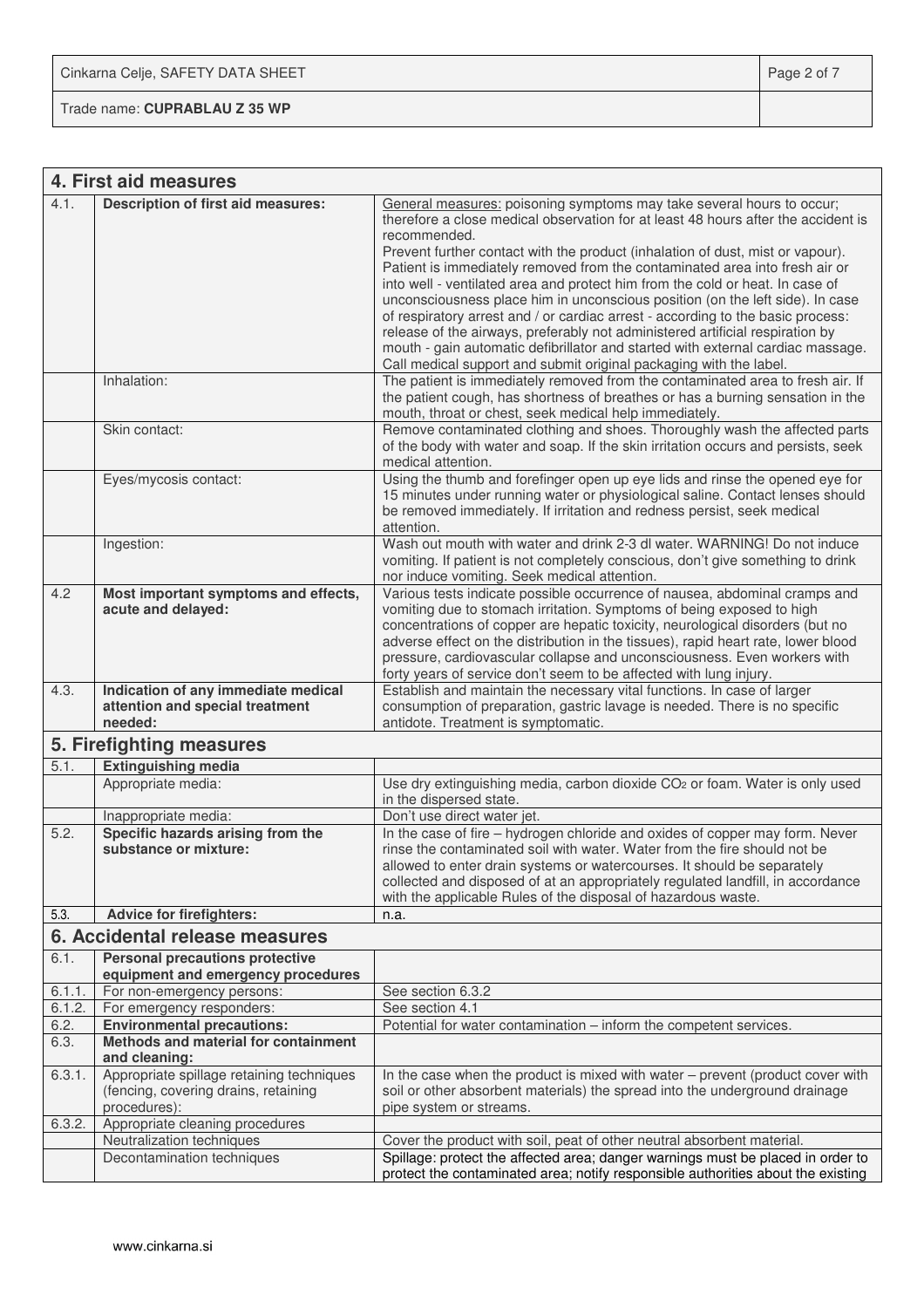| Cinkarna Celje, SAFETY DATA SHEET | Page 3 of 7 |
|-----------------------------------|-------------|
| Trade name: CUPRABLAU Z 35 WP     |             |

|        |                                                                                                             | danger; withdraw all workers against the direction of the wind; use personal<br>protective equipment (as described in 8.2.2); call the relevant Center for more                                                                                                                                                                                                                                                                                                                                                                                                                                                                              |
|--------|-------------------------------------------------------------------------------------------------------------|----------------------------------------------------------------------------------------------------------------------------------------------------------------------------------------------------------------------------------------------------------------------------------------------------------------------------------------------------------------------------------------------------------------------------------------------------------------------------------------------------------------------------------------------------------------------------------------------------------------------------------------------|
|        |                                                                                                             | information.                                                                                                                                                                                                                                                                                                                                                                                                                                                                                                                                                                                                                                 |
|        | Absorbent materials                                                                                         | Neutral absorbent materials: soil, turf, sand or other absorbent material.                                                                                                                                                                                                                                                                                                                                                                                                                                                                                                                                                                   |
|        | Cleaning techniques                                                                                         | In the case of spillage pick up the product with a shovel and place it into a<br>clean and labeled container with a fully sealable lead. Do not breathe in the<br>dust. If the product can not be re-used it should be disposed of in accordance<br>with the applicable Rules of the disposal of hazardous waste.<br>If the product is mixed with absorbent material in moisture soil, it should be<br>mechanically removed like hazardous waste. We use personal protective<br>equipment (read 8.2.2). After work the dirty objects area is washed with water<br>and detergent. Waste water should not enter drain systems or watercourses. |
|        | Sucking techniques                                                                                          | Use industrial vacuum cleaner for dry cleaning - wet and dry vacuum cleaners<br>(with a brush, with adapter for dust).                                                                                                                                                                                                                                                                                                                                                                                                                                                                                                                       |
|        | Required equipment for retaining<br>/cleaning                                                               | The equipment used depends on the type and extent of contamination.<br>General equipment: tank, neutral absorbent material, shovel and foil to prevent<br>dusting. Cleaning is carried out under supervision of experts. Usually fire<br>management intervention is supervising.                                                                                                                                                                                                                                                                                                                                                             |
| 6.3.3. | Inappropriate cleaning or retaining<br>techniques                                                           | Retention in the direction of the wind; rinsing with water before the product is<br>mechanically removed; using the detergent with an acid reaction.                                                                                                                                                                                                                                                                                                                                                                                                                                                                                         |
| 6.4.   | Reference to other sections:                                                                                | Not required.                                                                                                                                                                                                                                                                                                                                                                                                                                                                                                                                                                                                                                |
|        | 7. Handling and storage                                                                                     |                                                                                                                                                                                                                                                                                                                                                                                                                                                                                                                                                                                                                                              |
| 7.1.   | <b>Precautions for safe handling</b>                                                                        |                                                                                                                                                                                                                                                                                                                                                                                                                                                                                                                                                                                                                                              |
| 7.1.1. | Recommendations shall be specified to:                                                                      |                                                                                                                                                                                                                                                                                                                                                                                                                                                                                                                                                                                                                                              |
|        | Safe handling of substance or mixture:                                                                      | Use in well - ventilated area. Accumulation of dust and powder should be<br>reduced to a minimum that the concentration of dust does not exceed the limit<br>value (point 8.1.1). Mandatory use of personal protective equipment (read<br>section 8.2.2). Follow instructions for safe handling of Plant Protective Product.                                                                                                                                                                                                                                                                                                                 |
|        | Prevent handling of incompatible<br>substances or mixtures:                                                 | Follow all instructions for use and SDS.                                                                                                                                                                                                                                                                                                                                                                                                                                                                                                                                                                                                     |
|        | Reduce the release of the substance or<br>mixture to the environment:                                       | Follow all instructions for use and SDS.                                                                                                                                                                                                                                                                                                                                                                                                                                                                                                                                                                                                     |
| 7.1.2. | General working hygiene (prohibited<br>eating, drinking and smoking within<br>working area; washing hands ) | Use Personal Protective Equipment (PPE). Protective clothing must be washed<br>after work. Likewise the person must wash hands with water and soap. Even<br>during the break workers should wash their hands.<br>At the time of use you should not eat, drink or smoke.                                                                                                                                                                                                                                                                                                                                                                      |
| 7.2.   | Conditions for safe storage, including<br>any incompatibilities                                             |                                                                                                                                                                                                                                                                                                                                                                                                                                                                                                                                                                                                                                              |
|        | Management of risk associated with:                                                                         |                                                                                                                                                                                                                                                                                                                                                                                                                                                                                                                                                                                                                                              |
|        | - explosive atmospheres:                                                                                    | Unspecified.                                                                                                                                                                                                                                                                                                                                                                                                                                                                                                                                                                                                                                 |
|        | - corrosive substances:                                                                                     | The product must be isolated from corrosive substances (acids, bases).                                                                                                                                                                                                                                                                                                                                                                                                                                                                                                                                                                       |
|        | - incompatible substances or mixtures:                                                                      | Substances with acids / strong basic reaction.                                                                                                                                                                                                                                                                                                                                                                                                                                                                                                                                                                                               |
|        | - evaporation substances:                                                                                   | Not specified.                                                                                                                                                                                                                                                                                                                                                                                                                                                                                                                                                                                                                               |
|        | - potential ignition sources:                                                                               | Unspecified.                                                                                                                                                                                                                                                                                                                                                                                                                                                                                                                                                                                                                                 |
|        | How to control the effects of                                                                               |                                                                                                                                                                                                                                                                                                                                                                                                                                                                                                                                                                                                                                              |
|        | - weather conditions:                                                                                       | Product shouldn't be exposed to rain and shouldn't be used in areas with high<br>humidity.                                                                                                                                                                                                                                                                                                                                                                                                                                                                                                                                                   |
|        | - ambient pressure:                                                                                         | Unspecified.                                                                                                                                                                                                                                                                                                                                                                                                                                                                                                                                                                                                                                 |
|        | - temperature:                                                                                              | Room temperature.                                                                                                                                                                                                                                                                                                                                                                                                                                                                                                                                                                                                                            |
|        | - sunlight:                                                                                                 | Product must be separated from direct sunlight.                                                                                                                                                                                                                                                                                                                                                                                                                                                                                                                                                                                              |
|        | - humidity:                                                                                                 | The product is hygroscopic.                                                                                                                                                                                                                                                                                                                                                                                                                                                                                                                                                                                                                  |
|        | - vibrations:                                                                                               | Not specified.                                                                                                                                                                                                                                                                                                                                                                                                                                                                                                                                                                                                                               |
|        | Securing integrity of substance or mixture<br>by use of:                                                    |                                                                                                                                                                                                                                                                                                                                                                                                                                                                                                                                                                                                                                              |
|        | - stabilizers:                                                                                              | Not required.                                                                                                                                                                                                                                                                                                                                                                                                                                                                                                                                                                                                                                |
|        | - antioxidants:                                                                                             | Not required.                                                                                                                                                                                                                                                                                                                                                                                                                                                                                                                                                                                                                                |
|        | Other advice including:                                                                                     |                                                                                                                                                                                                                                                                                                                                                                                                                                                                                                                                                                                                                                              |
|        | - ventilation requirements;                                                                                 | Ventilation (local and spatial).                                                                                                                                                                                                                                                                                                                                                                                                                                                                                                                                                                                                             |
|        | - specific designs for storage rooms or<br>vessels (including retention walls and<br>ventilation):          | Specific constructions are not required.                                                                                                                                                                                                                                                                                                                                                                                                                                                                                                                                                                                                     |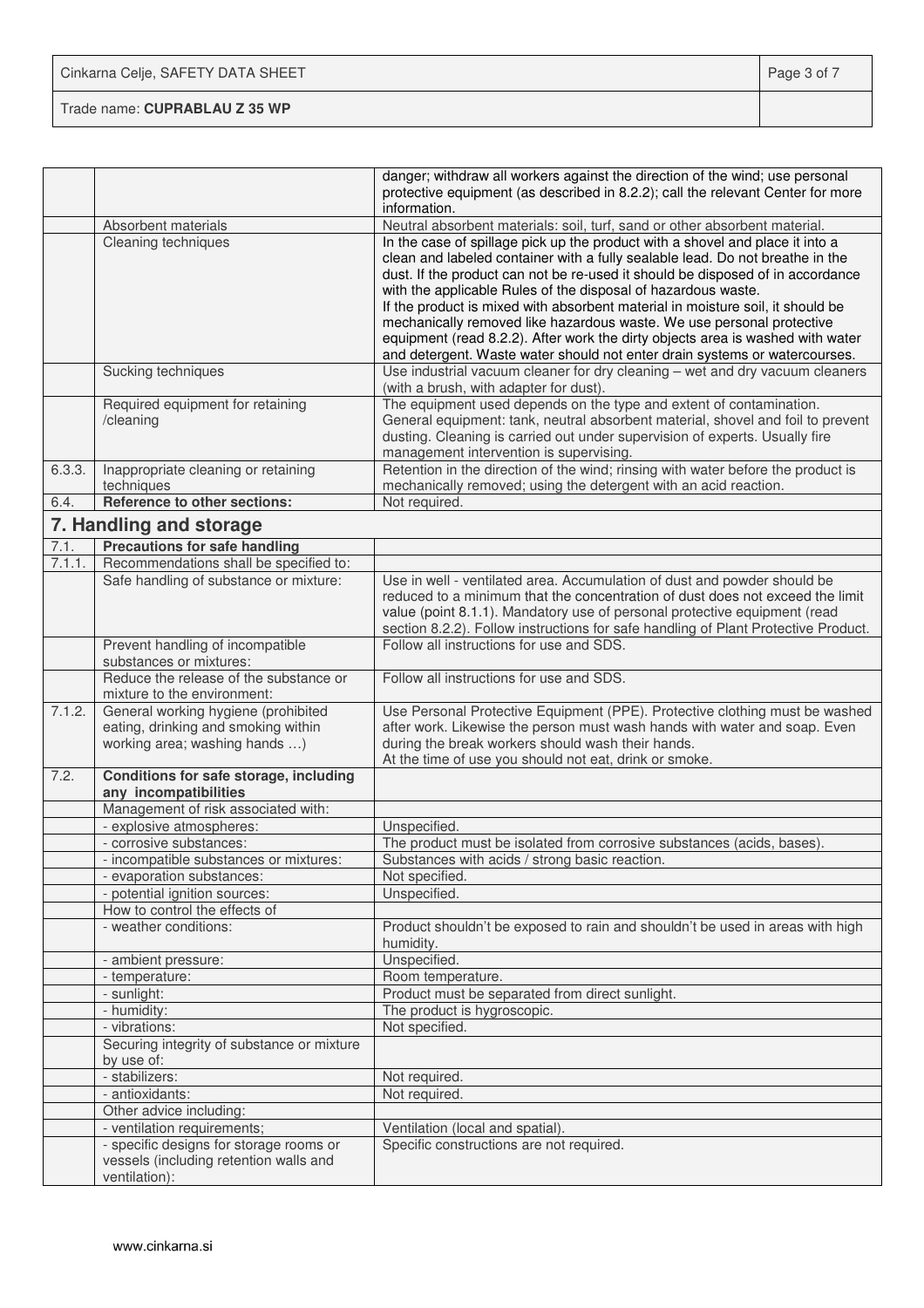| Cinkarna Celje, SAFETY DATA SHEET | Page 4 of 7 |
|-----------------------------------|-------------|
| Trade name: CUPRABLAU Z 35 WP     |             |

|        | - quantity limitations regarding storage<br>conditions: | Limited quantities are not determined by proper storage.                                                                                                                                                                                                                                                                                                                                                                                                                                                                                                                         |
|--------|---------------------------------------------------------|----------------------------------------------------------------------------------------------------------------------------------------------------------------------------------------------------------------------------------------------------------------------------------------------------------------------------------------------------------------------------------------------------------------------------------------------------------------------------------------------------------------------------------------------------------------------------------|
|        | - packaging compatibility:                              | Product is compatible with the packaging.                                                                                                                                                                                                                                                                                                                                                                                                                                                                                                                                        |
| 7.3.   | Specific end use(s):                                    | Use only in accordance with instructions (point 1.2).                                                                                                                                                                                                                                                                                                                                                                                                                                                                                                                            |
|        |                                                         | Informations for point 7 are from EFSA                                                                                                                                                                                                                                                                                                                                                                                                                                                                                                                                           |
|        | 8. Exposure control/ personal protection                |                                                                                                                                                                                                                                                                                                                                                                                                                                                                                                                                                                                  |
| 8.1.   | <b>Control parameters</b>                               |                                                                                                                                                                                                                                                                                                                                                                                                                                                                                                                                                                                  |
| 8.1.1. | Limit values (MV):                                      | Copper:<br>Inhalable = $1 \text{ mg/m}^3$ ; Alveolar = 0,1 mg /m <sup>3</sup> ; Short term = 4 mg /m <sup>3</sup>                                                                                                                                                                                                                                                                                                                                                                                                                                                                |
|        | <b>DNEL</b>                                             | Copper is an essential metal. A regulating mechanism inside the organism is<br>maintaining the balance between the amount of copper that is necessary for<br>normal physiological functioning and the amount which is already harmful for<br>the organism.<br>$ADI = 0,15$ mg Cu/kg bw/day<br>$AOEL = 0,08$ mg Cu/kg bw/day<br>NOAEL (oral, rat) = 16 mg Cu/kg bw/day                                                                                                                                                                                                            |
|        | <b>PNEC</b>                                             | Different processes and environmental factors are affecting on copper<br>accumulation in soil such as: pH, organic matter, soil texture and cation<br>exchange capacity (CEC). The largest impact on copper accumulation has<br>locally and regional environment characteristics.<br>The risk of surface water depends on quantity of soluble copper.<br>An effect on aquatic organisms depends on water hardness, pH and dissolved<br>organic carbon.<br>Not expected that copper would spread into sewage water treatment plants<br>and effected on respiration in the sewage. |
| 8.2.   | <b>Exposure control</b>                                 |                                                                                                                                                                                                                                                                                                                                                                                                                                                                                                                                                                                  |
| 8.2.1. | Appropriate engineering controls:                       | Ventilation (local and spatial).                                                                                                                                                                                                                                                                                                                                                                                                                                                                                                                                                 |
| 8.2.2. | Personal protective equipment:                          |                                                                                                                                                                                                                                                                                                                                                                                                                                                                                                                                                                                  |
|        | - respiratory protection:                               | In the case of short term-exposure use respirator-dust mask standard EN 149,<br>class: FFP3 protective factor 20. For prolonged or intense exposure use the<br>filtering half mask standard EN 140, with filter for particles EN 143, type:P3.                                                                                                                                                                                                                                                                                                                                   |
|        | - skin protection:                                      | The degree of protection depends on the purpose of handling of the substance.<br>We can use protective clothing (standard EN 13688), which can be washed<br>after use and re-worn, and rubber footwear or footwear protecting against<br>chemicals (standard EN 13832-1). After work we wash with water and soap.                                                                                                                                                                                                                                                                |
|        | - hand protection:                                      | Protective gloves against chemicals (standard EN 374-1) with 0.1 to 0.4 mm<br>thick for disposable gloves and 0.5 to 1.0 mm thick for re-usable gloves. Water<br>and chemical resistant gloves made by neoprene or latex. After work we wash<br>hands with water and soap and protect the skin with cream                                                                                                                                                                                                                                                                        |
|        | - eye/face protection:                                  | Safety glasses to the standard EN 166.                                                                                                                                                                                                                                                                                                                                                                                                                                                                                                                                           |
|        | - heat radiation protection:                            | There are no thermic dangers.                                                                                                                                                                                                                                                                                                                                                                                                                                                                                                                                                    |
|        | Other:                                                  | No need.                                                                                                                                                                                                                                                                                                                                                                                                                                                                                                                                                                         |
| 8.2.3. | Environment exposure control:                           | Contamined water from fire should not be spilled into drains or watercourses.<br>We must prevent the development of dust - ensure adequate ventilation.<br>Waste should be sorted and disposed to an appropriate landfill regulated under<br>the current Rules on the disposal of hazardous waste.<br>Informations for section 8 are from EFSA.                                                                                                                                                                                                                                  |
|        | 9. Physical and chemical properties                     |                                                                                                                                                                                                                                                                                                                                                                                                                                                                                                                                                                                  |
| 9.1.   | Information on basic physical and                       |                                                                                                                                                                                                                                                                                                                                                                                                                                                                                                                                                                                  |
|        | chemical properties:                                    |                                                                                                                                                                                                                                                                                                                                                                                                                                                                                                                                                                                  |
|        | - appearance                                            | Wettable Powder (WP)                                                                                                                                                                                                                                                                                                                                                                                                                                                                                                                                                             |
|        | - color                                                 | Green                                                                                                                                                                                                                                                                                                                                                                                                                                                                                                                                                                            |
|        | - odor:                                                 | Odorless                                                                                                                                                                                                                                                                                                                                                                                                                                                                                                                                                                         |
|        | pH:                                                     | 6,3 – 8,3 (1 % aqueous dispersions, at 20 °C)                                                                                                                                                                                                                                                                                                                                                                                                                                                                                                                                    |
|        | Melting/freezing point:                                 | Decomposes before melting point > 200 ℃.                                                                                                                                                                                                                                                                                                                                                                                                                                                                                                                                         |
|        | Boiling point and boiling range :                       | Decomposes before boiling point > 200 ℃.                                                                                                                                                                                                                                                                                                                                                                                                                                                                                                                                         |
|        | Flash point:                                            | Not required (solid).                                                                                                                                                                                                                                                                                                                                                                                                                                                                                                                                                            |
|        | Vaporization rate:                                      | Not applicable (fine powder).                                                                                                                                                                                                                                                                                                                                                                                                                                                                                                                                                    |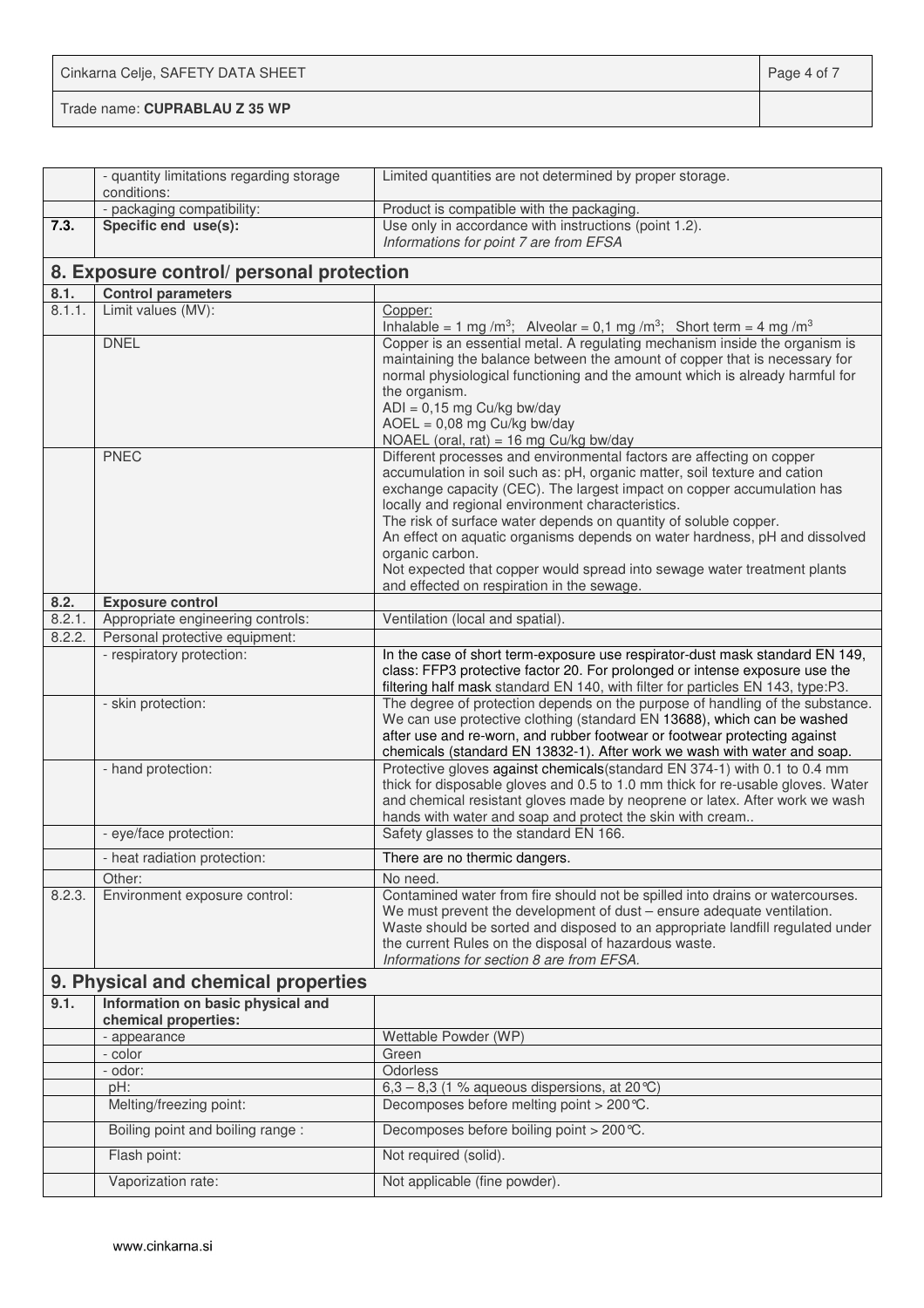| Cinkarna Celje, SAFETY DATA SHEET | Page 5 of 7 |
|-----------------------------------|-------------|
| Trade name: CUPRABLAU Z 35 WP     |             |

|       | Flammability (solid, gas):                      | Not flammable (inorganic salts are not combustible or flammable).                                                                                                                                                                                                                                                                                                                      |
|-------|-------------------------------------------------|----------------------------------------------------------------------------------------------------------------------------------------------------------------------------------------------------------------------------------------------------------------------------------------------------------------------------------------------------------------------------------------|
|       | Upper/lower flammability or explosive<br>limit: | Not applicable (inorganic salts are not combustible or flammable).                                                                                                                                                                                                                                                                                                                     |
|       | Vapor pressure:                                 | Not applicable (inorganic solid compound).                                                                                                                                                                                                                                                                                                                                             |
|       | Vapor density:                                  | Not applicable (fine powder).                                                                                                                                                                                                                                                                                                                                                          |
|       | Relative density:                               | No data                                                                                                                                                                                                                                                                                                                                                                                |
|       | Solubility:                                     | Water, at 20 ℃ (57,39% Cu):<br>1,19 mg/L, at pH = 6,6; 101 g/L, at pH = 3,1 and 0,525 mg/L at pH = 10,1<br>Organic solvents (20 °C):<br>methanol, acetone: < 8,2 mg/L;<br>dicloromethane: < 10mg/L;<br>toluene: $< 11,0$ mg/L.<br>Data for active substance: copper oxychloride.                                                                                                       |
|       | partition coefficient: n-octanol-water          | Not viable due to negligible solubility in water and n-octanol.                                                                                                                                                                                                                                                                                                                        |
|       | Decomposition temperature:                      | 240 °C (for ca 57,39% copper).                                                                                                                                                                                                                                                                                                                                                         |
|       | Viscosity:                                      | Not required (fine inorganic powder).                                                                                                                                                                                                                                                                                                                                                  |
|       | Explosion properties:                           | Not explosive.<br>Copper oxychloride is an inorganic salt which is stable and don't have<br>explosive properties.                                                                                                                                                                                                                                                                      |
|       | Oxidation properties:                           | No oxidizing properties.<br>The temperature of decomposition is high as the activation energy. Substance<br>copper oxychloride is practicaly inert in oxidation conditions.                                                                                                                                                                                                            |
| 9.2.  | <b>Other information:</b>                       | Surface tension: 72,2 mN/m at 20 °C (57,39 % Cu).<br>Informations for section 9 are from EFSA                                                                                                                                                                                                                                                                                          |
|       | 10. Stability and reactivity                    |                                                                                                                                                                                                                                                                                                                                                                                        |
| 10.1. | <b>Reactivity:</b>                              | The product is very stable, insoluble in water, soluble in mineral acids, acetic<br>acid and ammonium hydroxide.                                                                                                                                                                                                                                                                       |
| 10.2. | <b>Chemical stability:</b>                      | Copper oxychloride is not a self-heating substance. Experience of use<br>indicates that it doesn't ignite in contact with water or evolve gases.<br>Production experience and experience in use indicate that the substance is not<br>corrosive in solid state.<br>Corrosivity for metals is possible when the substance is in the solution and has<br>low pH and high water hardness. |
| 10.3. | <b>Possible hazardous reactions:</b>            | See section 9 and 10 (dangerous reactions is not expected).                                                                                                                                                                                                                                                                                                                            |
| 10.4. | <b>Conditions to avoid:</b>                     | Moisture (product is hygroscopic) and substances with acid reaction.                                                                                                                                                                                                                                                                                                                   |
| 10.5. | Incompatible materials:                         | Substances with acid reaction, strong acids and bases, chlorates.                                                                                                                                                                                                                                                                                                                      |
| 10.6. | <b>Hazardous decomposition products:</b>        | Copper oxides, hydrogen chloride (in case of fire).                                                                                                                                                                                                                                                                                                                                    |
|       | 11. Toxicological data                          | When stored and used correctly, decomposition doesn't occur.                                                                                                                                                                                                                                                                                                                           |
| 11.1. | Information on toxicological effects            |                                                                                                                                                                                                                                                                                                                                                                                        |
|       | - Acute toxicity:                               | Acute toxicity / oral / - Not classified                                                                                                                                                                                                                                                                                                                                               |
|       |                                                 | LD 50 (rat): > 2000 mg/kg b.w. (product testing)<br>Acute toxicity / inh./; Category 4<br>LC50 (rat): 2,83 mg/L air/ 4h (only nose) - (substance testing)<br>Acute toxicity / derm./ - Not classified<br>LD 50 (rat): > 2000 mg/kg b.w. (substance testing)                                                                                                                            |
|       | - skin corrosion/irritation:                    | <b>Not classified</b><br>Skin irritation test (rabbits): Not irritant.<br>(product testing)                                                                                                                                                                                                                                                                                            |
|       | - Serious eye damage/irritation:                | <b>Eye Irritant; Category 2</b><br>Tests on rabbit show the effect of: edema, redness of the conjunctiva and<br>corneal opacity. Eye effects are fully reversible from three to fourteen days.<br>Source: product testing.                                                                                                                                                             |
|       | - respiratory or skin sensitization:            | <b>Not classified</b><br>Tests on rabbits and guinea pigs didn't show sensitisation.<br>Source: product testing.                                                                                                                                                                                                                                                                       |
|       | - germ cell mutagenicity:                       | <b>Not classified</b>                                                                                                                                                                                                                                                                                                                                                                  |
|       | - Carcinogenicity:                              | <b>Not classified</b><br>At real levels of exposure, the substance does not show the potential for<br>carcinogenicity.                                                                                                                                                                                                                                                                 |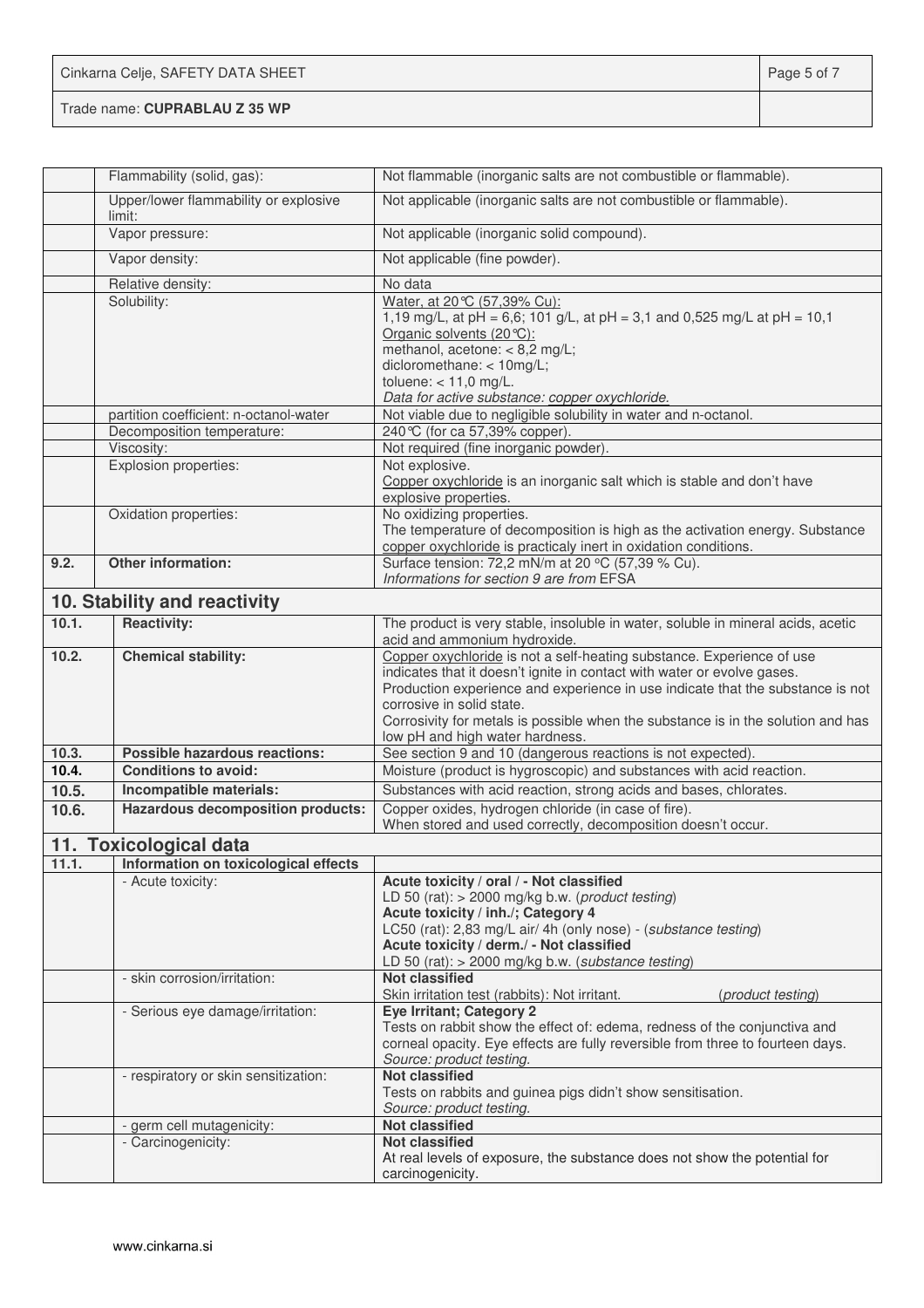Cinkarna Celje, SAFETY DATA SHEET **Page 6 of 7** and 2011 12 and 2012 12 and 2012 12 and 2012 12 and 2012 12 and 201

Trade name: **CUPRABLAU Z 35 WP**

|        | - Toxicity for reproduction:                     | Product is not toxic to reproduction - does not cause impaired fertility or<br>development of defects of the fetus or offspring.                                                              |
|--------|--------------------------------------------------|-----------------------------------------------------------------------------------------------------------------------------------------------------------------------------------------------|
|        |                                                  | NOAEL (parental, offspring): 15 mg/kg bw/day<br>NOAEL (reproductive): 24 mg/kg bw/day                                                                                                         |
|        | - STOT - single exposure:                        | <b>Not classified</b>                                                                                                                                                                         |
|        | - STOT - repeated exposure:                      | <b>Not classified</b>                                                                                                                                                                         |
|        | - Inhalation hazards:                            | <b>Not classified</b><br>Informations for section 11 are from EFSA.                                                                                                                           |
|        | 12. Ecological information                       |                                                                                                                                                                                               |
| 12.1.  | <b>Toxicity:</b>                                 | Cuprablau Z 35 WP: Aquatic Acute toxicity, Category 1                                                                                                                                         |
|        |                                                  | and the Aquatic Chronic toxicity, Category 1                                                                                                                                                  |
|        |                                                  | Product is classified as substance - copper oxychloride:                                                                                                                                      |
|        |                                                  | LC50 (fish, 96 h): < 1 mg/L.                                                                                                                                                                  |
|        |                                                  | LC50 (aquatic invertebrates, 48 h): 0,29 mg/L                                                                                                                                                 |
| 12.2.  | Persistence and degradability:                   | The substance copper oxychloride is persistent and not biodegradable.<br>Degradation is not expected.                                                                                         |
| 12.3.  | <b>Accumulation in organisms:</b>                | Tests did not show accumulation of copper in organisms.                                                                                                                                       |
| 12.4.  | <b>Mobility in soil:</b>                         | Copper is medium-mobile. Affects the mobility of copper: pH (low acid value -                                                                                                                 |
|        |                                                  | solubility of copper is greater); redox potential (cooper is more soluble in wet<br>soils or in soils with low redox potential); microbial activity and organic matter<br>(humic substances). |
| 12.5.  | PBT and vPvB assessment results:                 | The substance is not considered as PBT/vPvB. The substance is persistent,                                                                                                                     |
|        |                                                  | bioaccumulation is very low. Substance is rarely an indicator of toxicity.                                                                                                                    |
| 12.6.  | Other adversative effects:                       | The risk to soil micro-organisms, biological wastewater treatment and to non-                                                                                                                 |
|        |                                                  | terrestrial land-based plants / organisms is low.                                                                                                                                             |
|        |                                                  | Informations for section 12 are from EFSA                                                                                                                                                     |
|        | 13. Disposal considerations                      |                                                                                                                                                                                               |
| 13.1.  | <b>Waste treatment methods:</b>                  | Remain product should be stored in original, labeled packaging. When the                                                                                                                      |
|        |                                                  | buyer or the final user ceases to engage with plant protection, product and<br>packaging should be submitted to an authorized collector of hazardous                                          |
|        |                                                  | substances in accordance with the applicable environmental legislation                                                                                                                        |
|        |                                                  | regulating the management of hazardous waste and the management of                                                                                                                            |
|        |                                                  | packaging and packaging waste.                                                                                                                                                                |
|        |                                                  | <b>Caution:</b> Do not re-use empty containers!                                                                                                                                               |
|        | 14. Transport information                        |                                                                                                                                                                                               |
|        | ADR, RID, AND, IMDG, ICAO-<br><b>TI/IATA-DGR</b> | ENVIRONMENTALLY HAZARDOUS SUBSTANCE, SOLID, N.O.S. (copper<br>oxychloride)                                                                                                                    |
| 14.1.  | <b>UN number:</b>                                | 3077                                                                                                                                                                                          |
| 14.2.  | UN proper shipping (technical name               | ENVIRONMENTALLY HAZARDOUS SUBSTANCE, SOLID, N.O.S. (copper                                                                                                                                    |
|        | if required):                                    | oxychloride)                                                                                                                                                                                  |
| 14.3   | <b>Transport hazard class:</b>                   | $\overline{9}$                                                                                                                                                                                |
| 14.4.  | Packaging group:                                 | $\ensuremath{\left\vert \right\vert }\xspace$                                                                                                                                                 |
| 14.5.  | <b>Hazard to environment:</b>                    | <b>YES</b>                                                                                                                                                                                    |
|        |                                                  | ENVIRONMENTALLY HAZARDOUS SUBSTANCE, SOLID, N.O.S. (copper<br>oxychloride)                                                                                                                    |
| 14.6.  | Special precautions for user:                    | Avoid release to the environment. Do not breathe in the dust.                                                                                                                                 |
| 14.7.  | <b>Bulk transport by MARPOL 73/78</b>            | The product is not to be transported in bulk.                                                                                                                                                 |
|        | <b>Annex II and IBC Code:</b>                    |                                                                                                                                                                                               |
| 14.8.  | <b>Tunnel code:</b>                              | (E)                                                                                                                                                                                           |
| 14.9.  | <b>Classification code:</b>                      | M7                                                                                                                                                                                            |
| 14.10. | Limited quantities (LQ):<br><b>Hazard label:</b> | Up to 5 kg                                                                                                                                                                                    |
| 14.11. |                                                  | 9                                                                                                                                                                                             |
|        |                                                  | Alb                                                                                                                                                                                           |
|        |                                                  |                                                                                                                                                                                               |
|        | 15. Regulatory information                       |                                                                                                                                                                                               |
| 15.1.  | Rules and regulations regarding                  | This product is a subject to applicable regulations of Plant Protective Products;                                                                                                             |
|        | health, safety, and environmental                | CLP Regulation; REACH Regulation; Rules on Classification, Packaging and                                                                                                                      |
|        | hazard specific to the substance or              | Labeling of dangerous substances; Chemicals law and the law of: safety,                                                                                                                       |
|        | mixture:                                         | occupational health, environmental protection and management of hazardous                                                                                                                     |
|        |                                                  |                                                                                                                                                                                               |